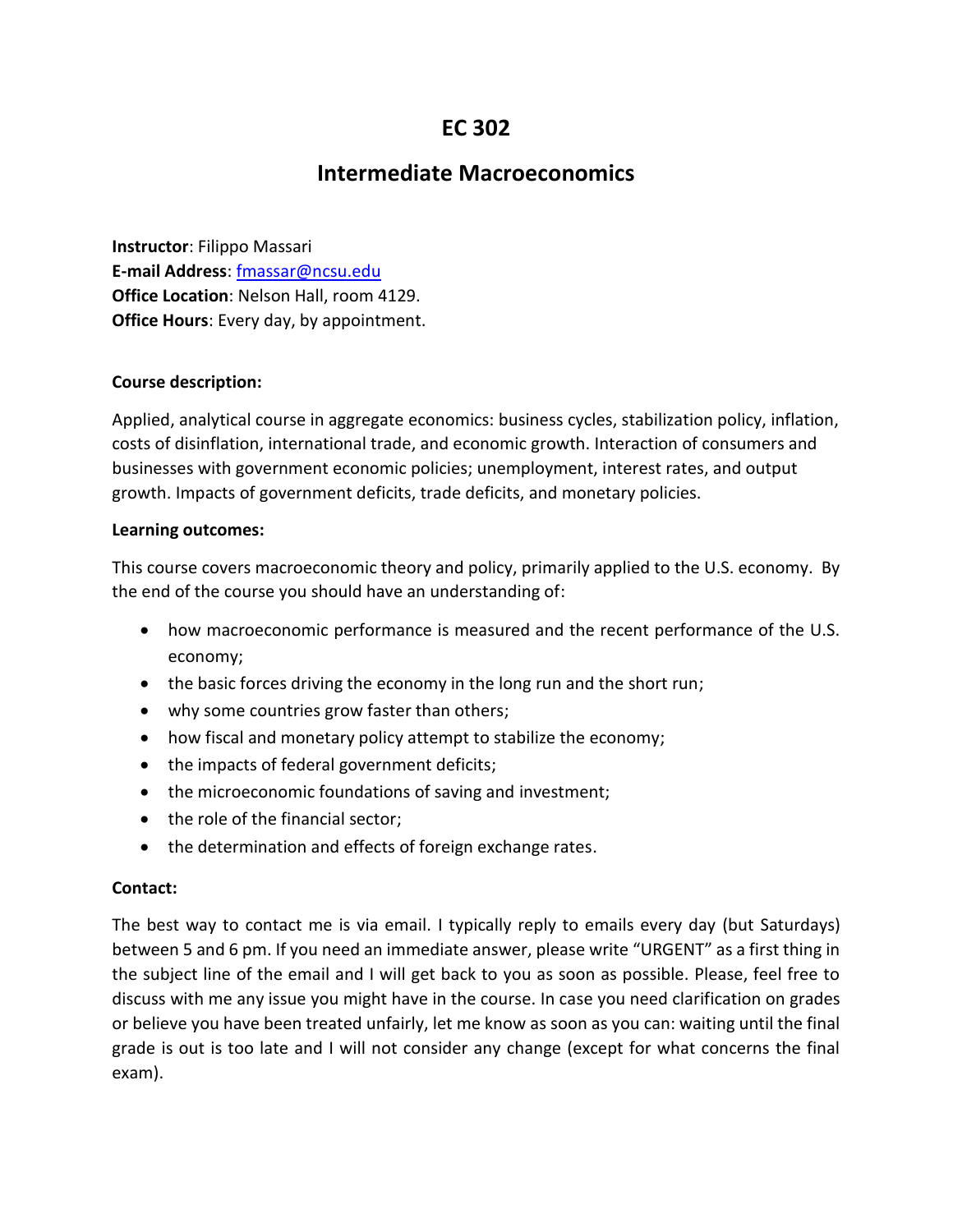# **Grade components**

Homeworks and the assignment are not compulsory. You have two possibilities:

- Mid-term Exam (5/31): 30%
- Final Exam: 30%
- Assignment (non compulsory): 20%
- Homeworks (non compulsory): 20%

If someone is absent to the exams without an excuse, they will get 0.

If you do not do the homeworks or the assignment, their weights will be distributed proportionally to all remaining grade components. If the assignment or the homeworks damage your final grade, I will disregard them.

If the average grade on the midterm is below 85, the final exam will be cumulative. Otherwise, it will not.

## **Grades:**

| $ A+$  |        | $A -$  | B+     |        | B-     |             |                                                                                                     |     |       |       |        |  |
|--------|--------|--------|--------|--------|--------|-------------|-----------------------------------------------------------------------------------------------------|-----|-------|-------|--------|--|
| $97 -$ | $193-$ | $190-$ | $ 87-$ | $ 83-$ | $80 -$ | $\vert$ 77- |                                                                                                     | 70- | $67-$ | $63-$ | $60 -$ |  |
|        |        |        |        |        |        |             | 100   96.99   92.99   89.99   86.99   82.99   79.99   76.99   72.99   69.99   66.99   62.99   59.99 |     |       |       |        |  |

If the class average final grade is below 79.99 (before points for absences are deducted), I will scale all grades in such a way to bring the average student to a 79.99 (corresponding to a C+). In order to ensure equal treatment in the class, I will not round up to the closest unit under any exception. Please, refrain from asking me to increase your grade.

## **Assignment:**

The assignment consists in an essay. You'll be asked to conduct some independent research on a particular topic in macroeconomics that you are interested in. Paying attention in class, especially when discussing real world data, is a good way to find a topic. Further information will be posted on Moodle.

## **Homeworks (done in groups):**

A pdf version of the homework must be submitted on Moodle by the specified date. Handwritten versions work fine, as long as they are converted into pdf files. You can scan them or even take a picture with your phone: as long as the work is a readable pdf, I am satisfied. Homeworks are to be completed in groups of 2 to 4 people. There is no requirement to stick to the same group for the whole semester; group members can change every time. If you are unable to find a partner, contact me so that I can try to match you up with somebody else. Homework 1 is to be done individually.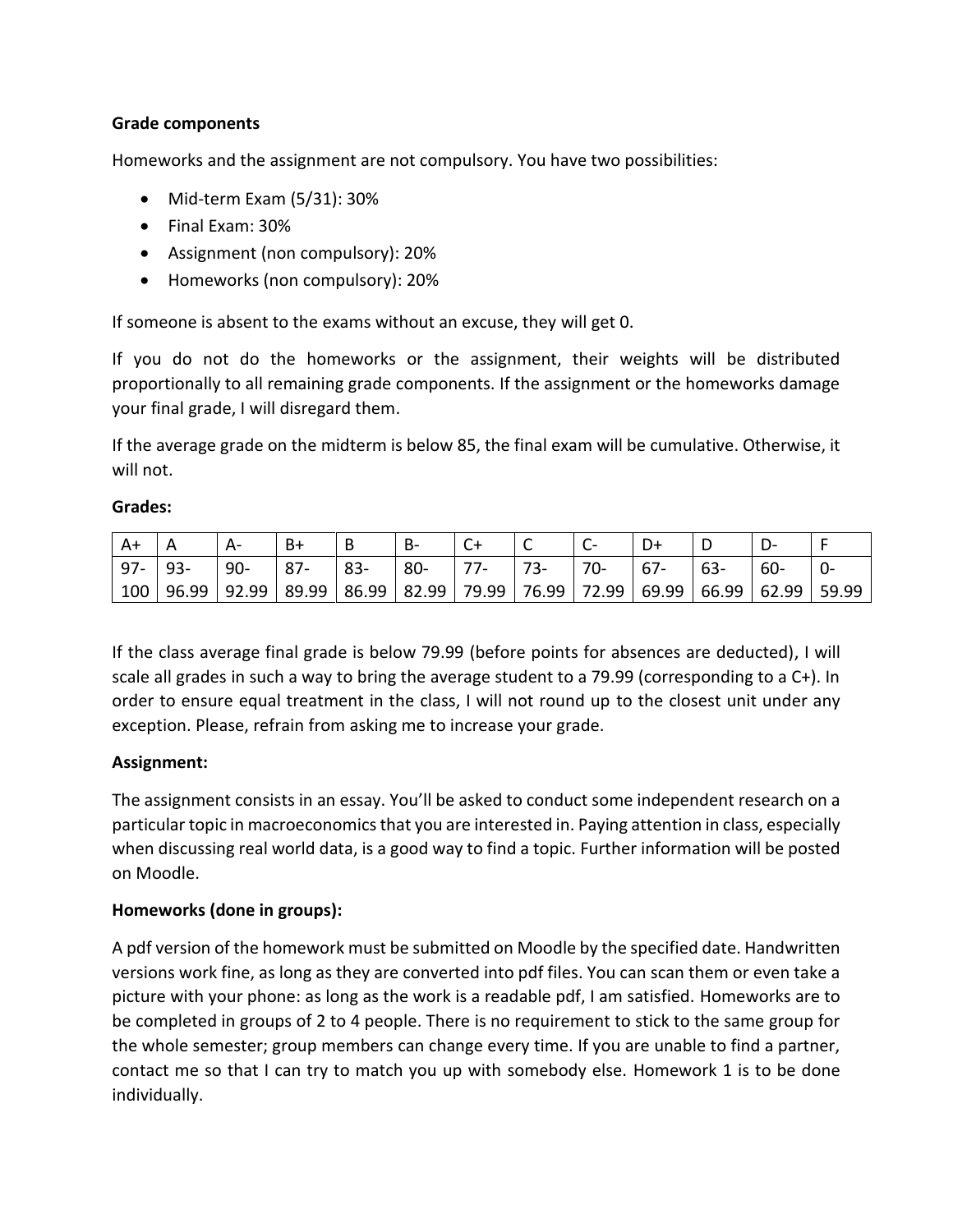Late submissions are accepted, but the maximum grade will be: 90 if you are late by less than 6 hours; 80 if you are late by less than 12 hours; 60 if you are late by less than 24 hours; 50 for delays of more than a day.

If you get a grade below 80 (before deducting the penalty for delays), you have the chance of resubmitting the homework via email within one week from the day grades are released and get up to 80. In case you are completely off in answering a question, I may give you the chance of resubmitting only that answer and get some points back.

# **Course material**

The textbook we will be using is "Intermediate Macroeconomics" by Julio Garín, Robert Lester and Eric Sims, available [here](https://www3.nd.edu/~esims1/gls_int_macro.pdf) for free. Additional material will be posted on Moodle.

# **Suggested readings:**

Learning economics is not easy. Taking courses is a necessary step in the right direction, but it does not provide you with all the knowledge you need. At the end of the day, curiosity about the many struggles the world has to face is the key attribute of anyone who really wants to grasp the topic. I would like to suggest a number of books, blogs, magazines and podcasts that are instrumental to this goal.

• Newspapers and magazines:

Three mainstream sources of news and analyses for economists are The Wall Street Journal, The Economist and The Financial Times. Student subscriptions are affordable.

• Blogs:

It is now very common for economists to write blogs in order to share their thoughts, their opinions, their research results and their explanations of economic concepts. Some blogs that I find useful are written by [Dietrich Vollrath](https://growthecon.com/blog/) on growth, [John Taylor](https://economicsone.com/) on monetary economics, [Mark Thoma,](https://economistsview.typepad.com/economistsview/) [Antonio Fatas,](http://antoniofatas.blogspot.com/) [Mankiw,](http://gregmankiw.blogspot.com/) [Roger Farmer.](http://www.rogerfarmer.com/rogerfarmerblog) Various institutions publish short articles and columns frequently as well; you can look for example at the [CEPR,](https://voxeu.org/) at th[e St. Louis Fed](https://fredblog.stlouisfed.org/) or at the [IMF](https://blogs.imf.org/) among others. In addition, [this website](https://www.intelligenteconomist.com/economics-blogs/) lists 100 economics blogs and encloses a brief description of each of them. I suggest taking a look at it in order to find the blogs that best suit your interests.

- Podcasts:
	- o [Macro Musings](https://soundcloud.com/macro-musings) by David Beckworth from the Mercatus Center. It focuses mostly on monetary economics.
	- o [EconTalk](http://www.econtalk.org/) by Russ Roberts is a bit harder to follow but can still be appreciated by non-experts. The host is a very smart guy who is interested in a wide range of topics, also beyond the field of economics. It is not designed as a mass consumption podcast, but you may find it interesting in case you are looking for something intellectually stimulating.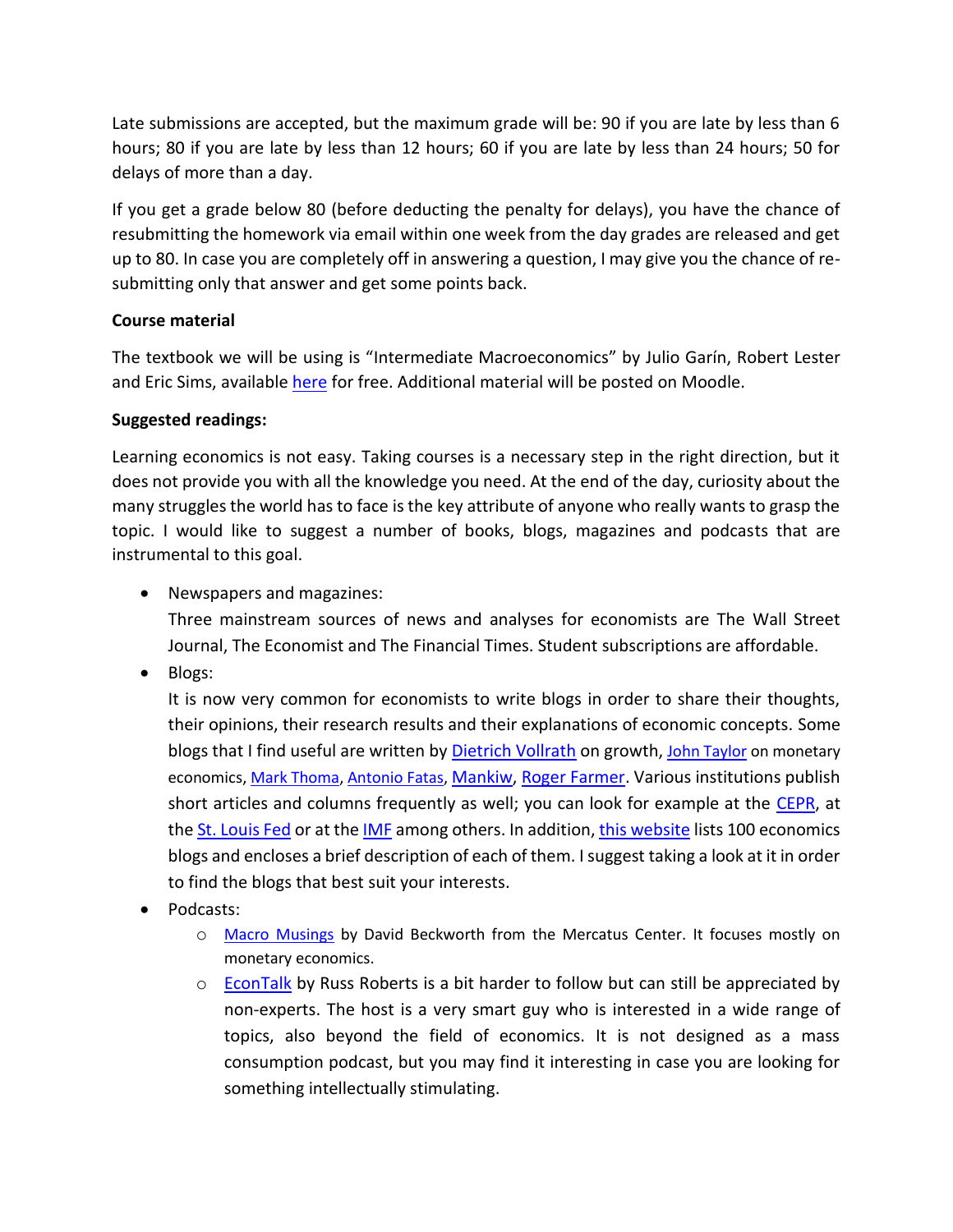- $\circ$  [The Indicator at Planet Money](https://www.npr.org/sections/money/567724614/the-indicator) is a short daily podcast that explains what's behind the various indicators and concepts that you hear about in the news.
- o [Capitalisn't](https://www.capitalisnt.com/) by economists Kate Waldock and Luigi Zingales. It tackles a variety of policy-relevant issues, discussing them rigorously without making it too complicated.
- o [Macro Voices](https://www.macrovoices.com/) is a very hard podcast. If you are interested in finance, it may be a good idea to try to listen to it just to start acquiring some familiarity with the terminology used by professionals in the field.
- o [VoxTalks](https://voxeu.org/pages/vox-talks) is a policy oriented podcast in which economists present their working papers in about 20 minutes or less.
- Books:
	- o The Rise and Fall of American Growth by Robert Gordon, an in depth analysis of standard of livings in the US from the period after the civil war until today.
	- o Why Nations Fail by Daron Acemoglu & James A. Robinson, for those of you who are interested in economic growth and development. The authors are strong proponents of the idea that international differences in economic growth are caused primarily by institutional differences.
	- o Collapse: How Societies Choose to Fail or Succeed by Jared Diamond, on what brought some societies of the past to a halt. [Wikipedia](https://en.wikipedia.org/wiki/Collapse:_How_Societies_Choose_to_Fail_or_Succeed) has a good description of the book.
	- o The Conquest of American Inflation by Thomas Sargent on the increase in inflation from the early '60s and the subsequent decline in the early '80s. It's quite advanced!
	- $\circ$  GDP: A Brief but Affectionate History by Diane Coyle, on the relevance of GDP as a measure of the value of economic activity in today's world.
	- o The American Economic Association provides a comprehensive list of books (and blogs) grouped by topic [here.](https://www.aeaweb.org/resources/students/books-and-links)

As Friedrich Hayek pointed out, "Any man who is only an economist is unlikely to be a good one", hence my ultimate suggestion would be to seek knowledge in the many disparate fields you might be interested in. Be curious and read books and newspapers, watch documentaries, listen to knowledgeable people, etc.

# **The requirement of students electing to enroll for credit only S/U**:

In order to receive a grade of S, students are required to take all exams and quizzes, complete all assignments, and earn a grade of C- or better. Conversion from letter grading to credit only (S/U) grading is subject to university deadlines. Refer to the Registration and Records calendar for deadlines related to grading. For more details refer to [https://policies.ncsu.edu/regulation/reg-](https://policies.ncsu.edu/regulation/reg-02-20-15/)[02-20-15/](https://policies.ncsu.edu/regulation/reg-02-20-15/)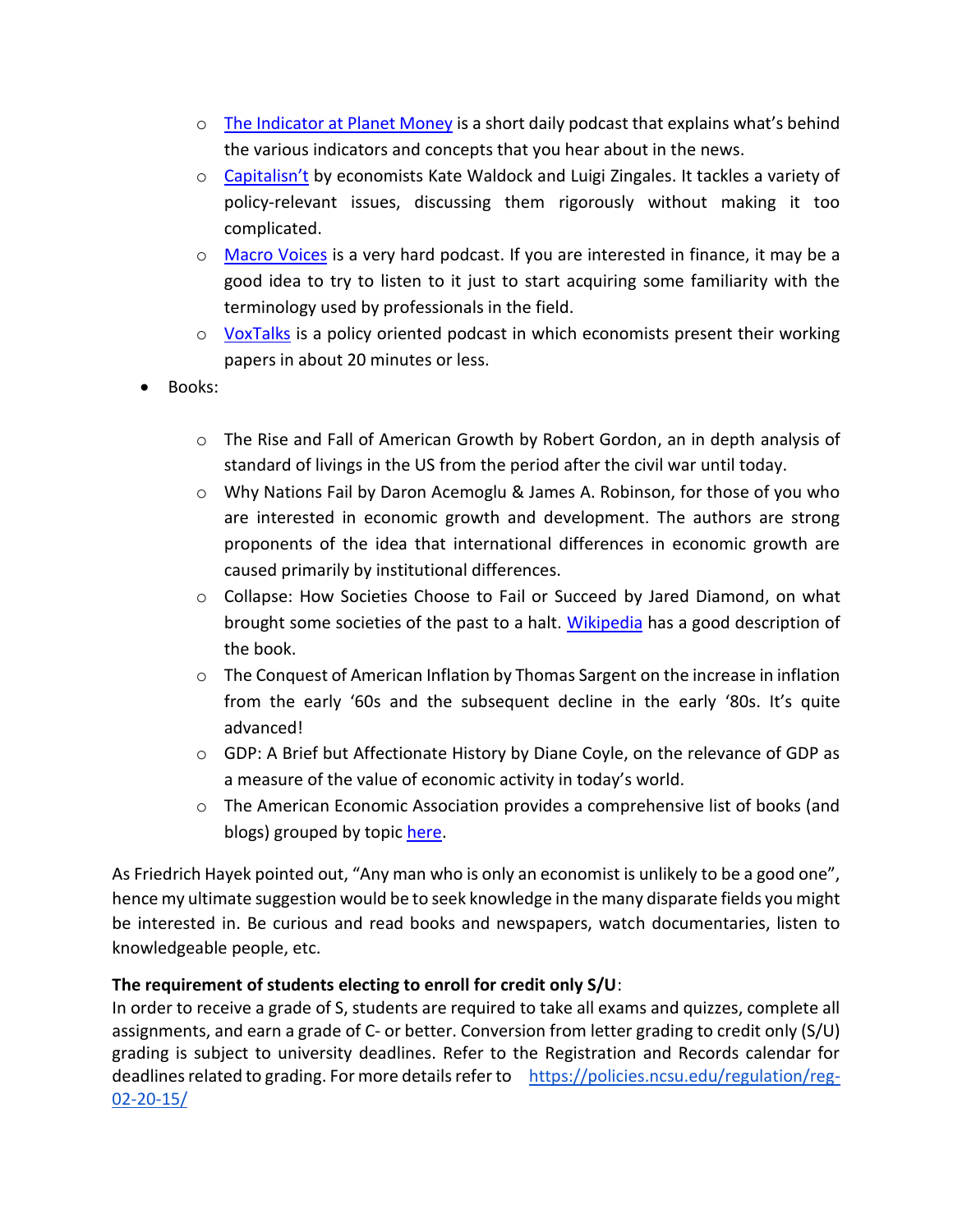# **The requirement of students electing to enroll for audit AU**:

Students auditing this course are required to take all exams and quizzes, and complete all assignments. For more details refer to: <https://policies.ncsu.edu/regulation/reg-02-20-04/>

## **Policy on Incomplete Grades**:

At the discretion of the instructor, students may be given an incomplete grade for work not completed because of a serious interruption in their work not caused by their own negligence (i.e., documented illness or family emergency occurring after a student has completed the majority of the course). An incomplete grade cannot be given, however, as a substitute for an F when the student's performance in the course is deserving of failing. An incomplete is only appropriate when the student's record in the course is such that the successful completion of particular assignments, projects, or tests missed as a result of a documented serious event would enable that student to pass the course. For this particular course, I do not anticipate the opportunity for an incomplete grade except in the case that all work has been completed with a passing grade in the course except for the final exam, and a serious unanticipated situation prohibits a student from completing the final. All such situations must be discussed with the instructor. The University policy on incomplete grades is located at: <https://policies.ncsu.edu/regulation/reg-02-50-03/>

## **Policy on Academic Integrity**:

The NC State University Honor Pledge: I have neither given nor received unauthorized aid on this test or assignment.

It is the understanding and expectation of the instructor that the student's signature on any test or assignment means that the student has upheld the University's Honor Pledge.

It is the responsibility of each student to understand the University's policy on academic integrity as defined in the Code of Student Conduct Policy located at: [https://policies.ncsu.edu/policy/pol-](https://policies.ncsu.edu/policy/pol-11-35-01/)[11-35-01/](https://policies.ncsu.edu/policy/pol-11-35-01/)

## **Statement for Students with Disabilities**:

Reasonable accommodations will be made for students with verifiable disabilities. In order to take advantage of available accommodations, students must register with Disability Services for Students at 1900 Student Health Center, Campus Box 7509, 515-7653. For more information on NC State's policy on working with students with disabilities, please see: <https://policies.ncsu.edu/regulation/reg-02-20-01/>

## **Anti-Discrimination Statement**:

"NC State University provides equality of opportunity in education and employment for all students and employees. Accordingly, NC State affirms its commitment to maintain a work environment for all employees and an academic environment for all students that is free from all forms of discrimination. Discrimination based on race, color, religion, creed, sex, national origin, age, disability, veteran status, or sexual orientation is a violation of state and federal law and/or NC State University policy and will not be tolerated. Harassment of any person (either in the